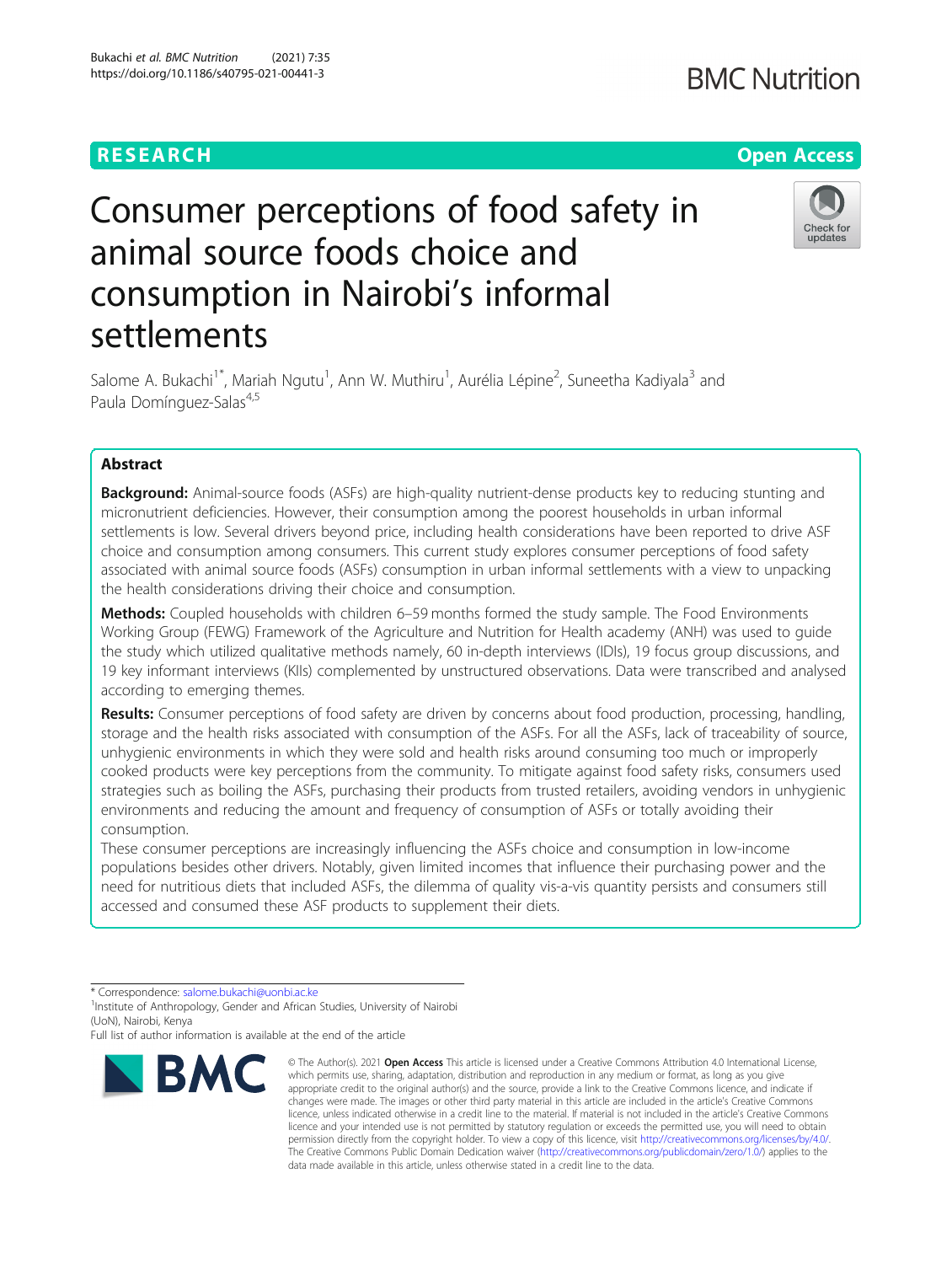**Conclusions:** To enhance food safety for ASFs, as well as assure consumer access to safe ASFs from informal markets, there is need to contextualize the value chain as informed by consumer perceptions on food safety as these influence their ASFs choice and consumption.

Keywords: Food safety, Animal-source foods (ASFs), Consumer perceptions, Qualitative, Foodborne diseases, Urban informal settlements, Emic perspectives, Malnutrition

# Introduction

Food safety and food and nutrition security are closely linked issues. This is because unsafe food creates a vicious cycle of disease and malnutrition, particularly affecting infants, young children, pregnant women, the elderly, and the sick [[1\]](#page-13-0). In addition to contributing to food and nutrition security, a safe food supply stimulates sustainable development for populations [\[1\]](#page-13-0). Food safety is therefore key in the attainment of the sustainable development goals (SDGs) 2, 3 and 6 respectively for the eradication of nutrition and nutrition-associated diseases; to deliver health and clean water and sanitation as a pre-requisite for health [[1,](#page-13-0) [2\]](#page-13-0).;

Foodborne diseases (FBD) include any illness that results from ingesting contaminated food or drinks and is now a major public health concern in developing countries [[2,](#page-13-0) [3](#page-13-0)]. FBD negatively affects food and nutrition security, introducing additional costs to the food economy and the public health system as it keeps people from working and thriving [[1,](#page-13-0) [2](#page-13-0)]. Every year, an estimated 600 million – almost 1 in every 10 people around the globe – fall ill after eating contaminated food and 420,000 die annually, resulting in the loss of 33 million years of healthy life (i.e. Disabilityadjusted life years or DALYs) [[4\]](#page-13-0), a burden comparable to those of major infectious diseases (i.e. malaria, tuberculosis and HIV/AIDS) [[3\]](#page-13-0). The global burden of disease resulting from FBD falls excessively on the populations of low- and middle-income countries of Asia and Africa with children under 5 years affected the most, potentially contributing to child malnutrition rates [\[1](#page-13-0)]. The riskiest foods are livestock and fish products and fresh fruits and vegetables contaminated with animal or human waste [[5\]](#page-13-0).

More than half of the world's population now lives in developing countries such as the ones in the African continent [[6\]](#page-13-0). The increased urban population has resulted in the urbanization of poverty, insecurity of tenure, the emergence of informal settlements and informal food markets [\[6](#page-13-0)]. This results in the pronounced spatial inequalities being witnessed across the continent including those related to access to safe and nutritious food. Also, the conditions under which the informal food markets sector operates and the clear lack of control raise concerns relating to the safety and quality of food sold [\[7](#page-13-0), [8\]](#page-13-0).

Studies have shown that food safety matters always cause high levels of concern among consumers [[2](#page-13-0), [9](#page-13-0)]. Cornelsen et al. [[9](#page-13-0)] in a cross-sectional study on the drivers of animal-source foods (ASFs) in Nairobi's informal settlements illuminated the need to address food safety issues to contribute to the attainment of higher levels and diversity of ASFs consumption, which in turn could positively affect children's nutrition and health outcomes. For example, findings from studies done in different countries revealed that food safety was always a concern for consumers and often their single most important concern about food [\[2,](#page-13-0) [10,](#page-13-0) [11\]](#page-13-0).

Concerning consumers responses to food safety concerns, assessments conducted in the context of Rift Valley fever outbreaks in Kenya found that consumers asked to see butchers' certificates, and demand for ruminant meat dropped as consumers switched to poultry [[12\]](#page-13-0). According to Kavle et al. [\[13\]](#page-13-0), the declining variety of foods fed to young children in Egypt between 2005 to 2008, and the lack of poultry raised and owned by households in the wake of the Avian Influenza contributed to their stunted growth (Kavle et al., [\[13](#page-13-0)]. Similarly, when the African Swine Fever was initially reported by the media in Vietnam, the majority of consumers either stopped eating pork, shifted to chicken, or went to outlets perceived as safer; showing the correlation between consumer food safety concerns and their feeding patterns [\[10](#page-13-0)].

According to the World Health Organization (WHO), millions of people are directly affected by FBD every year in the world [[14\]](#page-13-0). The burden of such illnesses is particularly problematic in developing countries [\[3\]](#page-13-0) with foods most often implicated being the highly nutritious ASFs and fresh vegetables [[2,](#page-13-0) [15](#page-13-0)]. Unsafe food containing harmful bacteria, viruses, parasites, or chemical substances, causes more than 200 diseases – ranging from diarrhea to cancers [\[4](#page-13-0)]. The highest known health burden of foodborne disease is caused by parasites, protozoa, bacteria and viruses in ASFs and fresh vegetables. There are also major concerns, but major evidence gaps, on the health impacts of chemical substances, aflatoxins and microbiological contaminants in food [\[2](#page-13-0), [16](#page-13-0)].

In Kenya, the nationwide food quality and safety systems are legally controlled by various government agencies under different ministries [\[17](#page-13-0)]. These agencies are responsible for the surveillance of food safety in the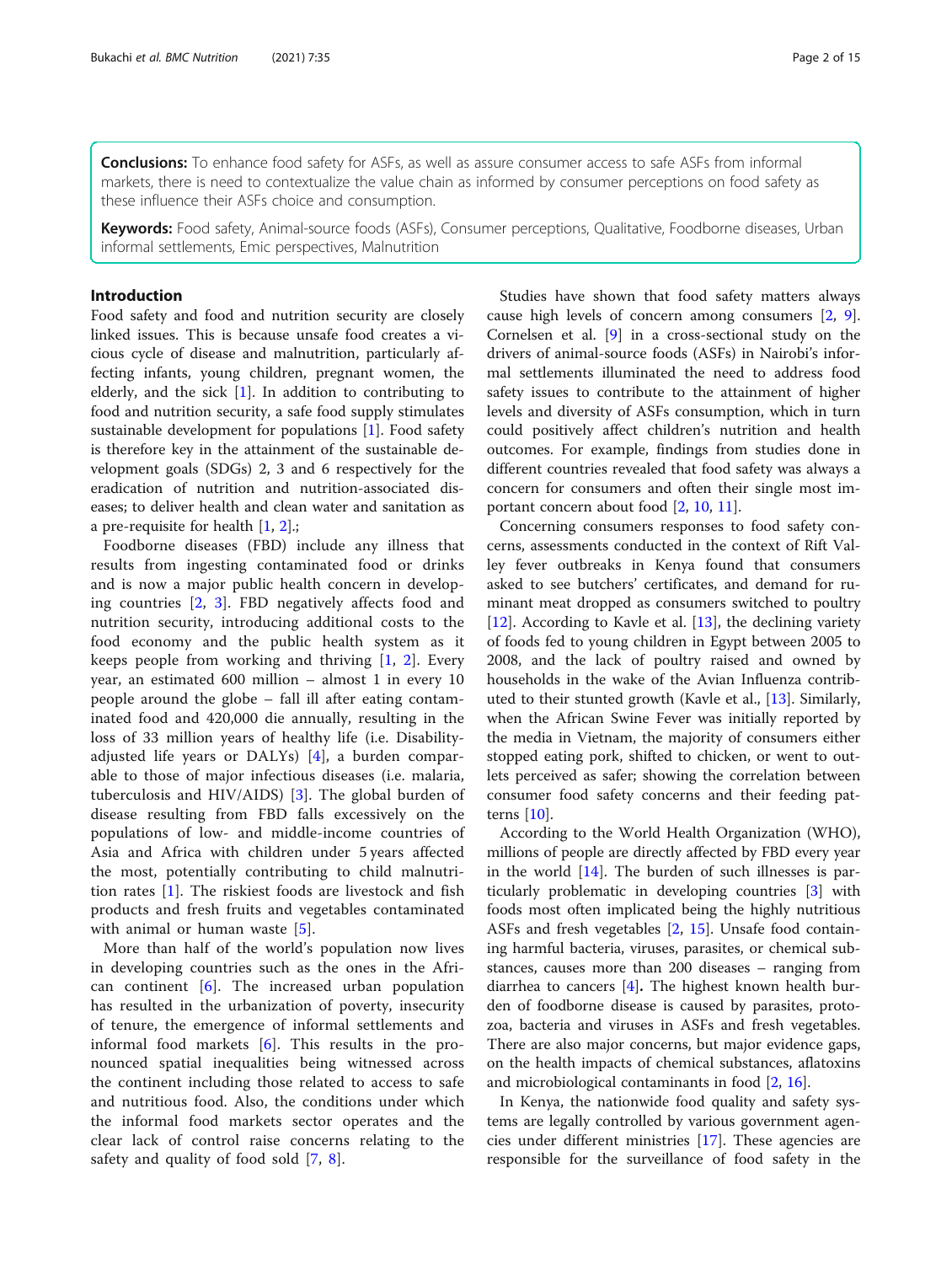country and aim to disseminate information on the code of hygiene and safe agricultural practices by various stakeholders in the food chains, from the producers to the consumers. Managing food safety has become a challenging task because of fragmented food chains and the lack of enforcement of government regulations [\[2](#page-13-0)]. Consequently, Kenya is confronted with a substantial prevalence of food-borne illnesses with over 70% of all episodes of diarrhea being ingestion of contaminated food and water [[18](#page-13-0)]), with limited research to document consumer perceptions and practices concerning ASFs and food safety. To enhance food safety for ASFs, as well as enable consumer assurance in accessing ASFs from informal markets, there's a need to contextualize the value chain as informed by consumer perspectives. Notably, though, literature that looks into risk perception of hazards, in relation to particular foods such as ASFs, and the concern about food safety among consumers are few [[19\]](#page-13-0). Assessments of food safety and food risks are often laboratory-based from the perspective of the natural sciences limiting consumer insights [\[7](#page-13-0)]. Emic perceptions and insights of consumers are driven by their knowledge base as well as social influences of mass media to inform their responses to food including ASFs safety and risks. An individual's perception of risks is often dependent on several factors, such as how an individual gets and processes information about a particular event, how he/she perceives the level of risk associated with such an event and the personal experience of the risk. Consumer risk assessments depend on the individual's judgment of the event [[20\]](#page-13-0).

This paper presents qualitative findings emerging from a research project of the drivers of ASFs choice and consumption in Kenya, whose overall objective was to investigate the drivers of ASFs choice and consumption within households residing in Nairobi's informal settlements. The qualitative exploratory study was anchored on the Food Environments Working Group (FEWG) Framework of the Agriculture and Nutrition for Health academy (ANH) that situated the food environment as the interface that mediates the acquisition of foods (ASFs) to people within the wider food system [\[21](#page-13-0)]. This current study seeks to illuminate emic insights of consumer perspectives on food safety of ASFs and how these fuels their choice and consumption of ASFs in Nairobi's informal settlements. The paper thus contributes to the growing body of literature on consumer perceptions and practices in relation to food choice, consumption and safety concerns. This information is necessary to inform policy and implementation towards safe and sustainable food systems to tackle hunger and malnutrition and importantly ensure health and wellbeing.

# **Methods**

# Study overview

This exploratory qualitative study aimed at understanding consumer's perceptions of food safety associated with animal source foods (ASFs) consumption and their choice determinants. The study received ethical approval from the International Livestock Research Institute (ILRI) Institutional Research Ethics committee (IREC) number ILRI-IREC 2018/16/1 following the ethical standards. Prior to participation, written informed consent was obtained from all participants, having gone through the study information sheet. The objectives of the study were clearly stated and participation was strictly on a voluntary basis. Participants were informed of foreseeable benefits. Privacy and confidentiality were assured at all times, and participants had the right to withdraw from the study anytime, even after giving their written consent.

## Conceptual framework

The Food Environments Working Group (FEWG) Framework of the Agriculture and Nutrition for Health academy (ANH) informed the study [[21\]](#page-13-0). It places the food environment at the interface between acquisition of foods and the wider food system. The food environment consists of both the external and personal food environment domains. The external food environment includes food availability, prices, vendor and product properties, and marketing regulations within a given context while the personal food environment includes accessibility, affordability, convenience, and desirability at the individual level [\[21](#page-13-0)]. Food safety issues are domiciled mainly in the external food safety environment but in close interaction with the personal food environment. All these interact contionously to determine people's food acquisition and consumption which in turn impact on health and nutrition outcomes.

### Setting and sample

The study was conducted in low-income areas of the peri-urban Dagoretti North and South sub-counties, in Nairobi County, Kenya. Dagoretti North and South subcounties cover an area of 29.00 and 25.30 Sq. KM each with 5 administrative wards [[22\]](#page-14-0). The two constituencies constitute mainly of a cosmopolitan population, which live in semi-urban regions with a few of the residents of Dagoretti South mainly engaging in subsistence farming while the majority of those in Dagoretti North are mainly practicing small and medium enterprises [\[22](#page-14-0), [23](#page-14-0)]. The study setting is a relatively stable population, although it receives some migrant population from all regions in the country [\[22\]](#page-14-0) Participants for the study were purposively sampled from the low-income informal settlements in Kawangware, Uthiru, Ruthimitu, Mutuini,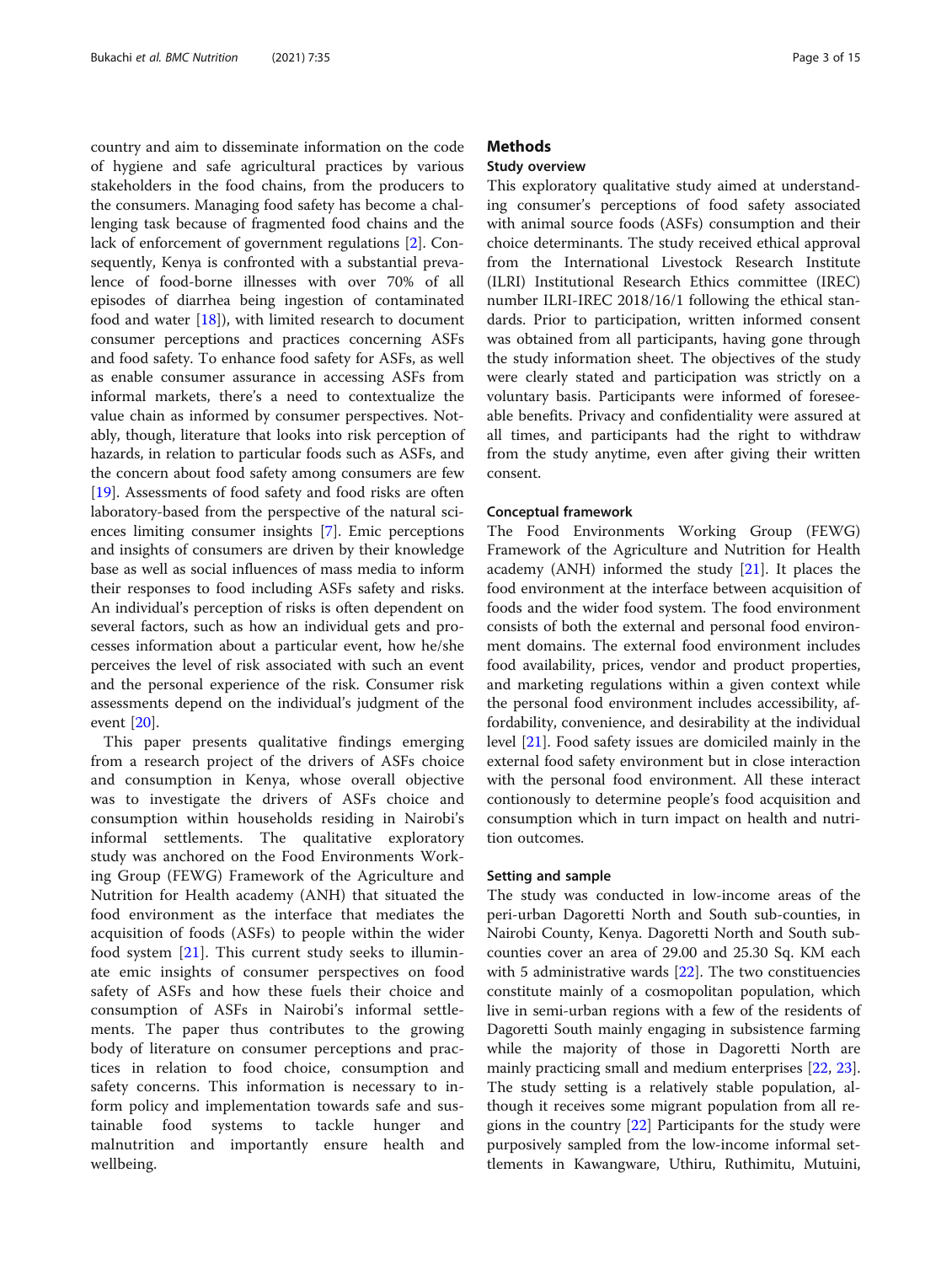Kabiro and Gatina wards of Dagoretti North and South constituencies. The inclusion criteria included men and women of reproductive age who were in a couple-based family (with spouses living together) and with a child aged 5 years and below. The study sample was limited to coupled households with children under 5 years of age due to the aims of the original study, to inform the intra-spousal household and gender dynamics including agency, bargaining power and decision making in food choice and consumption. They were identified with the help of community health workers from the study area. Study participants were thereafter engaged through information sharing to obtain their written informed consent to voluntarily take part in the IDIs and FGDs. KII participants were purposively sampled from the study area based on their extensive and / technical knowledge on the aspects of health and nutrition.

# Data collection

The study utilized qualitative methods namely, in-depth interviews (IDIs), focus group discussions and key informant interviews (KIIs). These were complemented by unstructured observations, to inform the study aim of exploring the drivers of ASFs choice and consumption. Nineteen FGDs which included participatory exercises were held with 7 groups of men and 12 groups of women each consisting of 12 participants. A total of 60 IDIs comprising of 40 women and 20 men were also held with the sampled members of the community (consumers) to get more in-depth information on their perceptions and behavior in relation to food safety. Nineteen KIIs were conducted with informants sampled purposively from the health and nutrition sector. Interview guides formulated for each method were used to guide the interviews and discussions. The interviews were audio-recorded, with permission from the study participants, using handheld devices, while handwritten notes were also taken during the discussions to complement the audio-recorded data. The audio recordings helped to capture verbatim proceedings of the discussions and were used to generate transcripts that reflected the discussions.

#### Data analysis

Data from the FGDs, IDIs and KIIs were transcribed and translated from Kiswahili into English and entered into NVIVO 11 software for coding. To ensure comprehensiveness and reliability in the development of codes, coding and interpretation were done by different team members. At the outset, 3 researchers independently read through the original transcripts to identify codes and emerging themes to inform the development of the codebook. The coding was also done by 3 researchers to enable intercoder reliability. Thereafter 3 additional

researchers critiqued and confirmed the findings. The transcripts were analyzed using different steps to thematic analysis: familiarization with data, generating initial codes, selection, review, definition and naming of themes as well as reporting. Members of the research team undertook final checks for consistency on the application of the codes. These codes in turn were grouped into major categories and then into themes representing perceptions of food safety associated with animal source foods (ASFs) consumption and their choice determinants. In presenting the data, relevant verbatim quotes from men, women and key informants were reported in italics to aid interpretation of the data in each theme. Further, the frequencies of the key findings were summarized and linked to the demographic characteristics of the study participants. This is presented in form of tables and figures (bar charts).

# Results

In total 19 FGDs, 60 IDIs and 19 KII were conducted. From the FGDs and IDIs, the mean age of the women was 32.7 years (range 18–73 years). Most of them were casual workers and only five were employed in the government or private sector. The mean age of the male respondents was 34.3 years (range 17–59 years). The majority of the men were also casual workers with only seven employed in the government or private sector. The majority of the respondents (98%) were Christians. The KII participants' socio-demographics were not collected except for their livelihood activities which included: clinicians and nutritionists, local community leaders including community health volunteers, community health assistants and chief, meat retailers, slaughterhouse manager and meat inspector.

# Food safety perceptions related to ASFs choice and consumption

Food safety concerns relating to the safety of the products, food handling and health risks were high among both men and women as illustrated in Fig. [1](#page-4-0). Men's main food safety concerns were linked more to safety of the products followed by food handling issues. They were less concerned about the health risks associated with ASF food safety when considering what ASF to consume. On the other hand, women's concerns cut across the three components, with safety of food being their higher concern. However, much as health risks was third, a higher number of women mentioned it as compared to men. This may be as a result of women being more concerned about the health risks of ASFs on young children.

Community members were increasingly concerned about food safety in relation to ASFs as illustrated in Figs. [1](#page-4-0) and [2.](#page-4-0) While more women were interviewed in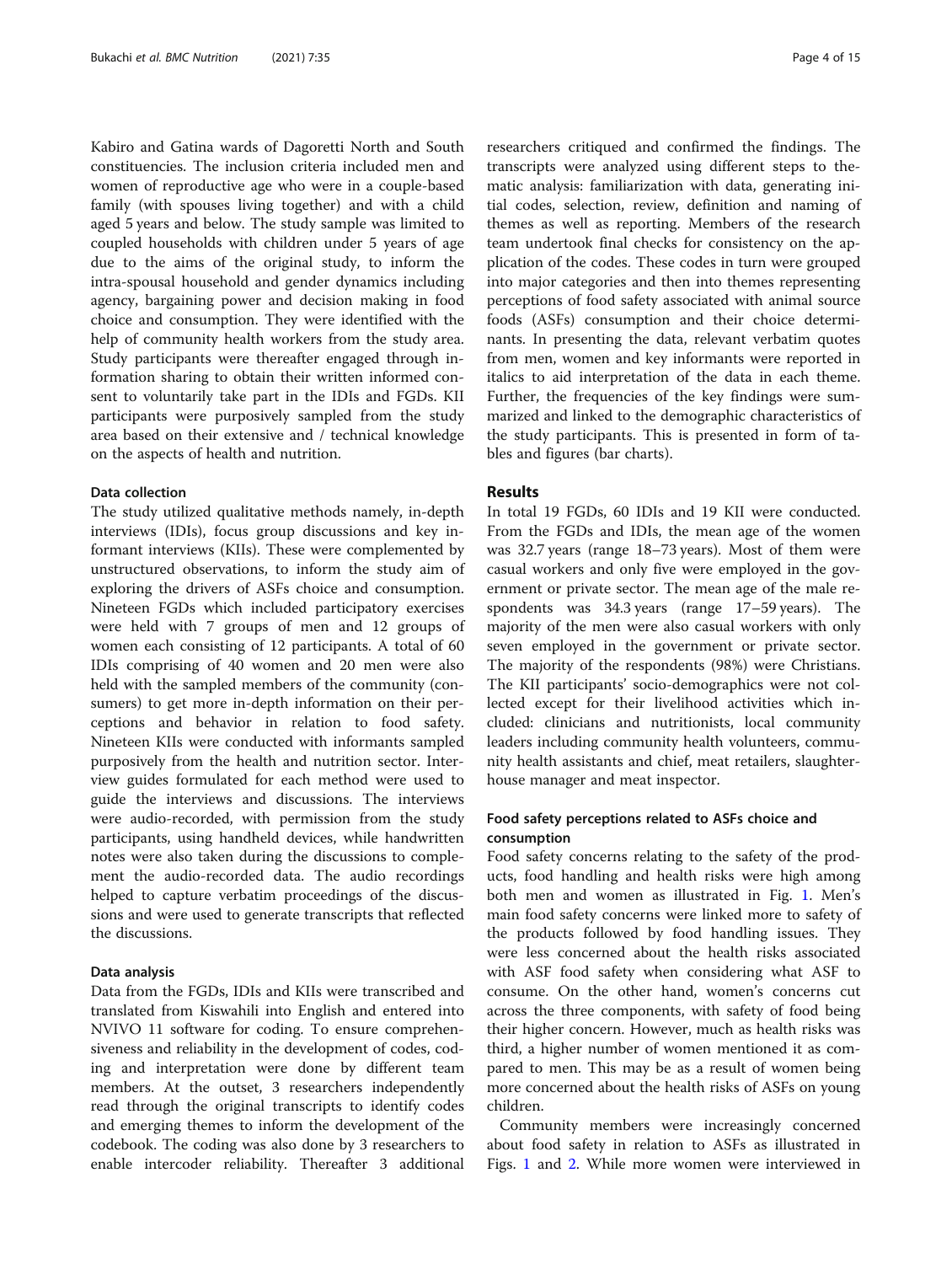<span id="page-4-0"></span>

this study, both men and women informed the emic perspectives on the health risks of different ASFs. Beef and goat meat were mentioned most frequently signifying the ASFs with highest safety concerns followed by raw and vended milk and closely followed by chicken and eggs as illustrated in Fig. 2. Packaged milk was the ASF with the least food safety concerns. Uncertainties and concerns about the safety of ASFs were largely related to the traceability of the source of these products within the informal settings. Most of the consumers accessed these products from informal markets and vendors and could therefore neither follow the value chain from production to the market hence their uncertainty about the content, quality and safety of the ASFs nor the processes used in their handling, storage and packaging: "Those ASF foods can be made safer by investigating where they come from and the cleanliness when handling them and their storage too." (Male KII 018). Additional concerns were also linked to the fear of possible health risks presented by the continued intake of such foods.

# Perceptions on food safety linked to milk consumption

Milk was the most consumed ASFs in the households, mainly taken in tea for breakfast, as an accompaniment to some meals like *ugali* (stiff porridge) and most importantly, as a core meal for children under 5 years. For milk supply, there were many varieties including raw fresh milk sold by roadside vendors or from milk ATMs (Milk vending/dispensing machines); packaged (fresh) milk from supermarkets or retail shops and processed long-life milk from retail shops or supermarkets. Preference for where to purchase the milk varied across the

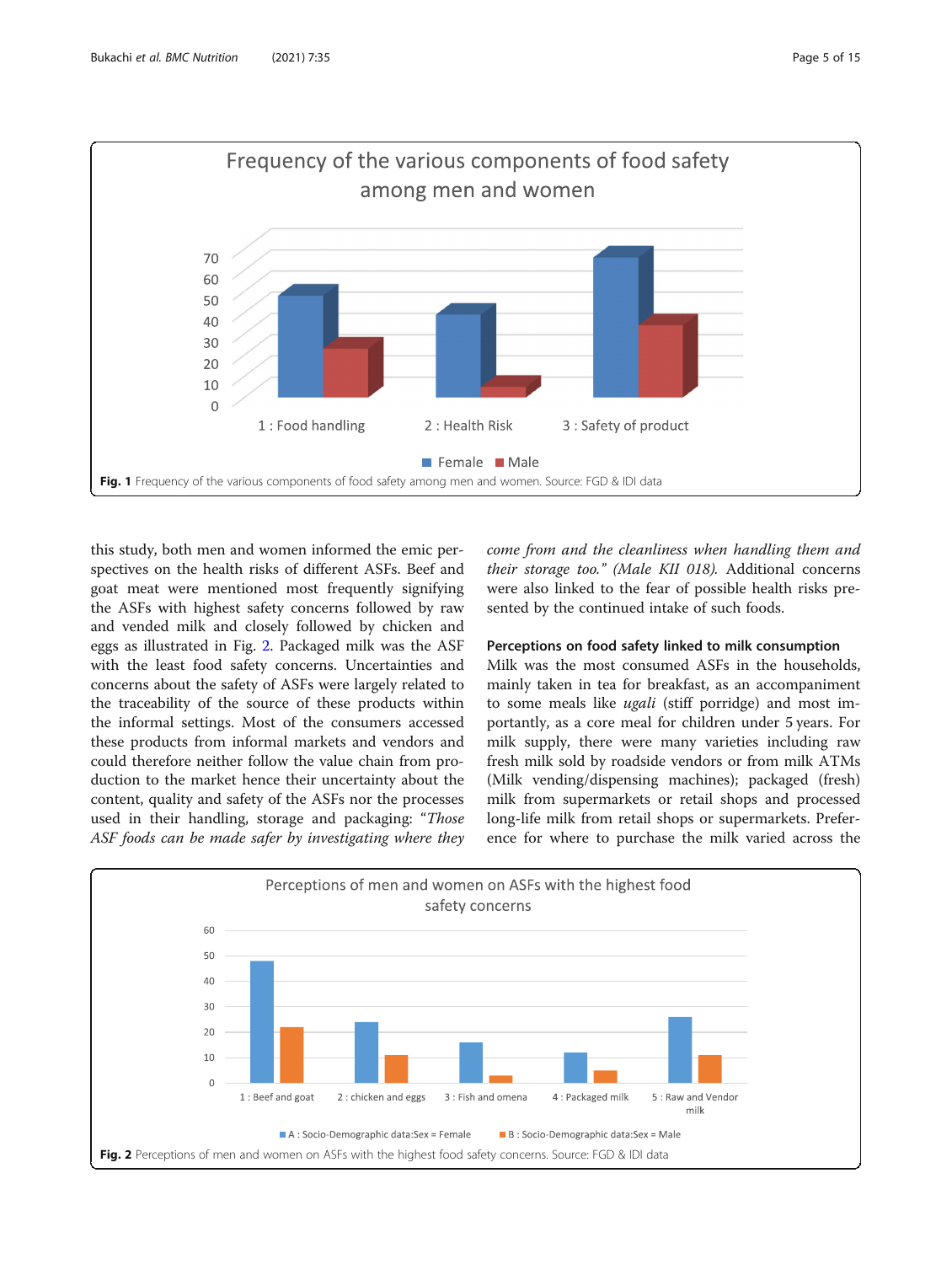study participants but was often driven by the concern of the safety of the milk hence opting to go for what was perceived as a safer option. The safety concerns were compressed under broader themes of production, processing and health risks (Table 1).

Overall, women were more concerned about the safety of milk especially for feeding young children. Across the different age groups of female respondents, raw/fresh milk was mentioned more frequently as more prone to contaminants and adulteration than packaged milk as illustrated in Fig. [3.](#page-6-0)

# Reasons for consumer preference of packaged milk

For participants who preferred packaged milk as a safer option, concerns in relation to the source of product, hygiene, food handling processes as well as adulteration of milk with margarine, water and wheat flour were some of the reasons that were cited for the avoidance of raw and ATM dispensed milk as illustrated in these excerpts:

"Though the packed one [milk] is a bit more expensive than the fresh one from informal milk vendors, I would rather spend more on the packaged one because of the hygiene issues." (Female FGD09)

"I know that packaged milk contains some chemicals but I prefer it to fresh / raw milk...I consider it as the safest option because as I told you earlier water is added to the raw milk. Not only water but also blue band [margarine]. Milk is also handled by a lot of people, from the one who milks to the different brokers and you never know what happens during the process of transferring the milk." (Female IDI018)

# Reasons for consumer preference of raw milk

Those who preferred raw or ATM dispensed milk cited the presence of chemical preservatives as the main reason for not choosing packaged/processed milk.

"I do not like the processed/ packaged milk and I also cannot drink it because of the many chemicals so I prefer the raw milk. Even the raw milk we purchase here, it is not that good it is just that you do not have your cow here." (Male FGD01)

The packaged/ processed milk can bring you diseases because it will stay for long without being boiled unlike the fresh/ raw milk that is ATM dispensed , which must be boiled or else it will spoil by morning. That's why I think the ATM dispensed milk is safer and it won't bring diseases and has not been added on preservatives like the long-life/ packaged milk. which will stay for 3 or 4 days because it has preservatives. (Female FGD04)

#### Perceptions in relation to microbial contaminants

In addition to general concerns about the safety of milk, specific hazards such as microbiological contaminants were discussed. Some participants indicated safety concerns in relation to health risks associated with consumption of milk that may be contaminated with microorganisms and has not been prepared well. "You know milk can bring about diseases especially if not properly boiled." (Male IDI21) Some participants had perceptions about the disease brucellosis and linked it to milk and meat: "If you have some disease, how is it called? It is a disease that is caused by milk you cannot take milk, even meat sometimes ... It is Brucella." (Male FGD05). Notably, there was no consensus on whether raw / fresh milk accessed from informal vendors or milk from dispensing machines (ATMs) in shops or the processed packaged long-life milk was better. The raw mik was faulted for possible microbial contaminants and aldulteration linked with food handling and safety of the product. On the other hand, the processed packaged milk was faulted for preservatives that enabled longer shelf life which to the consumers were seen as a health risk factor, since their emic perception on milk was that it was a fresh highly perishable food. Their concerns were that the preservatives added on to the milk to give it a longer shelf life were chemical not good for health and well being. There remains a dilemma in the study population on which milk is safer especially for consumption by young children.

|  |  | Table 1 Food safety perceptions on milk |  |
|--|--|-----------------------------------------|--|
|--|--|-----------------------------------------|--|

| <b>ASF</b> Production                                                                                                                      | Processing (Handling, storage, packaging)                                                                                                                                                                                                                                                                                                                                                                                                             | <b>Health risk</b>                                                                                                                                                                                                             |
|--------------------------------------------------------------------------------------------------------------------------------------------|-------------------------------------------------------------------------------------------------------------------------------------------------------------------------------------------------------------------------------------------------------------------------------------------------------------------------------------------------------------------------------------------------------------------------------------------------------|--------------------------------------------------------------------------------------------------------------------------------------------------------------------------------------------------------------------------------|
| Milk - Unverified source of the raw<br>milk<br>For processed / UHT milk the<br>preservatives used in the milk<br>production can be harmful | - Raw milk can be adulterated to increase profit<br>margins for retailers;<br>- Additions of margarine, water, or wheat flour to the<br>milk by retailers to improve the quality of the milk<br>for maximum profits are perceived as adulterants<br>hence contaminating milk;<br>- Containers for dispensing raw milk (ATMs and<br>buckets for roadside vendors) may not be well<br>cleaned and can contaminate the product causing<br>food poisoning | - Not safe for consumption especially by young<br>children who feed on milk mostly within the study<br>setting due to adulteration, chemicals and<br>microbial contaminants which can result in severe<br>disease for children |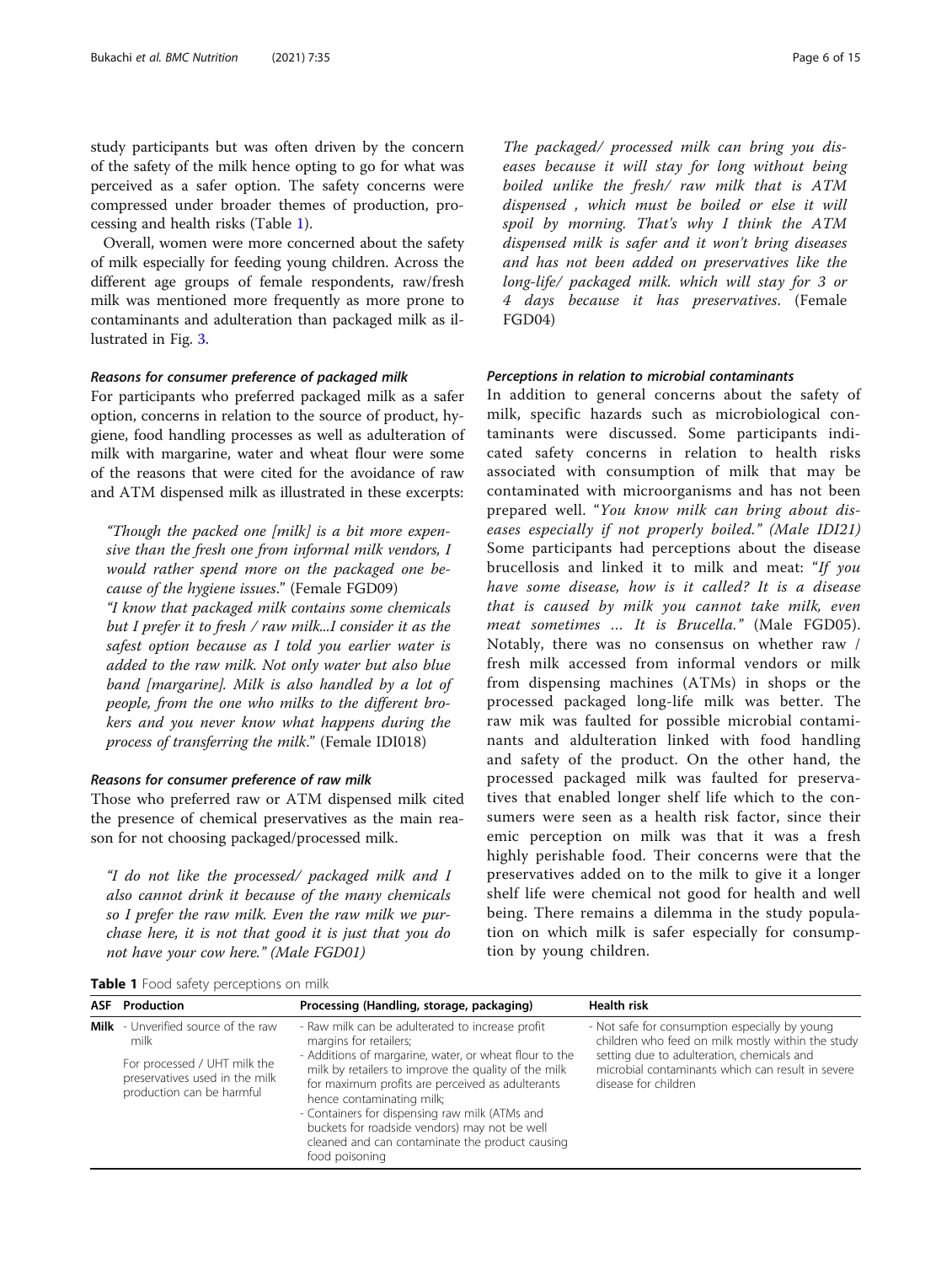<span id="page-6-0"></span>

# Perceptions on food safety linked to consumption of meat from cattle and goats

Participants talked of food safety concerns linked to red meat and related by-products like soup, and black pudding (- 'mutura' an intestine-encased mixture of minced cow or goat meat, tripe, and cooled blood, flavored with spices). In the meat value chain trust in the food supply channels also represented an important issue, as consumers sighted food source, preparation including hygiene as key factors influencing their food safety considerations as summarized in Table 2 and illustrated in the following excerpt

"For me, I can talk about meat generally. I am cautious when it comes to buying foods derived from animals from places like kiosks or informal vendors and especially when I am buying food for my children. This is because I lack confidence, to some extent, in such vendors when it comes to matters of hygiene and sources from where they get what they sell. The foods that I have a problem with are beef soup, roasted meat and cooked/ fried meat. I prefer when they are prepared at my home rather than when they are prepared by these vendors." (Male IDI 014)

In addition to concerns about the source and hygiene practices, some participants showed concern about the health risks associated with meat that has not been well prepared: "… beef has negative effects if you eat a lot of it. If it has not been cooked well it also causes gout," (Female FGD012). Meat also be infected with pathogens, "Meat will give you brucellosis." (Female FGD 011).

All the study participants were concerned by the perceived lack of/limited validation of the meat products' quality by the relevant government bodies. Participants were not sure whether the beef and related products they consumed met the quality standards. They even questioned the inspection role of the concerned departments as they perceived that there were many invalidated reports around the safety and risk of beef as illustrated in the following excerpts:

We have lost trust in the meat inspection office! Sometimes one is not very sure of the process and criteria used. Sometimes you may find stamped meat in the evening and yet the meat inspector leaves around morning hours after inspection. We are not sure where these other stamps come from." (Male FGD01)

Before I get meat from the slaughterhouse, I

Table 2 Food safety perceptions on Red meat

|             | Production                                                                                                                                                                              | Processing (Handling, storage, packaging)                                                                                                                                                                                                                                                                                                                                                                                                     | <b>Health risk</b>                                                     |
|-------------|-----------------------------------------------------------------------------------------------------------------------------------------------------------------------------------------|-----------------------------------------------------------------------------------------------------------------------------------------------------------------------------------------------------------------------------------------------------------------------------------------------------------------------------------------------------------------------------------------------------------------------------------------------|------------------------------------------------------------------------|
| Red<br>meat | - Inability to verify the source of the product<br>(including species other than cow, goat, or<br>sheep);<br>- Challenge in verifying that the meat meets<br>veterinary quality checks. | -The presence of many flies may mean the meat is not fresh or<br>can cause food poisoning;<br>- Discoloration on meat eg (Green colour of the meat means<br>that the meat is not fresh);-Cleanliness of the retailer (white<br>clean apron,<br>washing hands after handling money, keeping short nails) and<br>the shop/ butchery denotes good quality products;<br>-Good retailer-consumer relationship is a proxy for good meat<br>quality. | -If eaten in excess can cause<br>diseases like arthritis or<br>cancer. |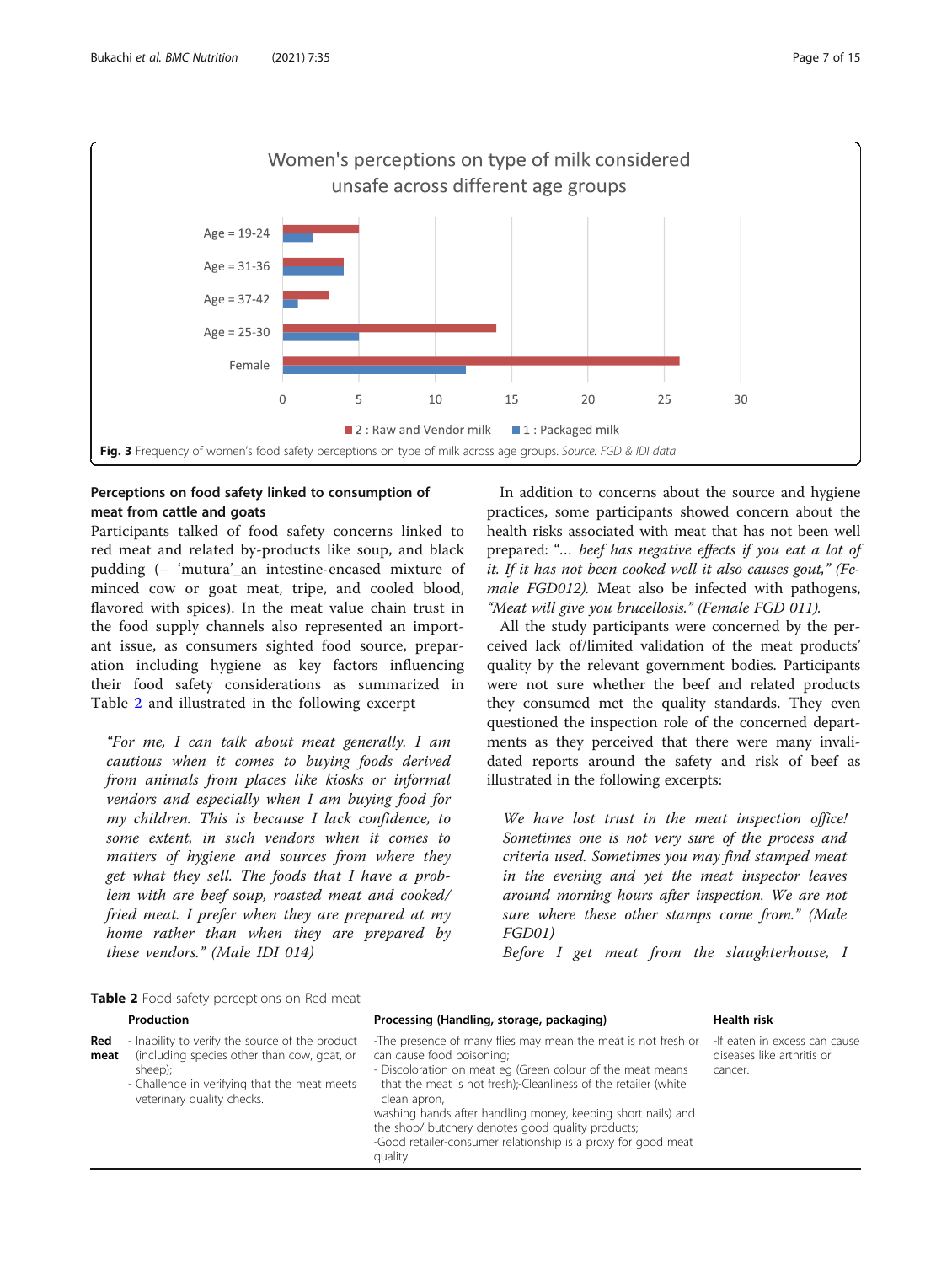make sure that it is stamped. That shows that the meat has been inspected and has not come through the backdoor … you know good quality meat even if you look you just see this is good. … Let me not mention names but there's meat that is sold without inspection I know of some. (Male KII 02)

# Perceptions on food safety linked to consumption of chicken and eggs

A common belief among the participants was that broiler chicken and eggs were exposed to additives including hormones to boost growth as well as unregulated use of antibiotics for disease management as summarized in Table 3.

Indigenous eggs and chicken were considered safe and more nutritious yet very expensive for households in low-income settings. Subsequently the consumption of broiler chicken and eggs including chicken cut pieces 'katakata' was more common given the affordability. Consumers were however aware of the food safety related to their consumption. The broiler chicken and eggs were perceived to contribute to the increased cases of non-communicable diseases such as cancer, diabetes and obesity as in the excerpt:

"… the eggs of recent times are questionable. The chicken has been injected with growth-enhancing hormones so you find the chicken laying three eggs in a day; you find that when you consume them you start getting sick, with diseases like cancer." (Male FGD02)

"We have said that we will not give the child soup from the broiler because he or she will have diarrhea because the chickens have been injected." (Female FGD04)

In most households, 'Katakata' was mostly consumed as it was a cheaper option than a whole chicken. Food safety concerns with 'katakata' were often linked to hygiene, handling and preparation as in the excerpts:

"The environment in which 'katakata' [chicken cut pieces] are prepared is sometimes not clean." (Male FGD07)

"From my perspective, the hygiene and handling of

'katakata [chicken cut pieces]' is wanting. You find that the cooking oil used for preparation has been used repeatedly for a week and this can affect you." (Male KII 06)

Inability to confirm the source of the chicken products or even to verify that what they were eating was actually chicken and was also a key safety concern among the participants: "You might eat it ('katakata') only to find out that it is contaminated with something else. For example, a person may be duped to buy chicken meat but instead, it is meat from a wild bird because differentiating the two is difficult especially if you only see the pieces of the meat and not the whole chicken." (Male IDI48). Other participants reported being warned against consuming these chicken pieces, "We were told that 'katakata' belongs to some other birds, not chicken, and were advised not to eat them for fear of contracting a disease." (Female IDI043).

# Perceptions on food safety linked to consumption of fish

Fish was a delicacy considered as nutritious for children and households in general but was seen as expensive. There were also growing food safety perceptions linked to food handling and safety of the product with the increased demand for the ASF and limited capacity for consumers to verify the source of fish as summarized in Table [4:](#page-8-0)

Given that within the informal markets the fish were often sourced from roadside vendors, the consumers were concerned about the handling, hygiene and freshness of these ASFs as illustrated in the excerpts:

"We buy fish from places like Gikomba market (Informal wet market) where you see a lot of flies on those fish, things like those make me wonder about the safety of these foods." (Male FGD 26)

Considering that most of these informal markets, are along the roads, are not sheltered, have no canopy and fish-related products are rarely covered, participants indicated that this presents a food safety concern. "These uncovered foods, like 'omena' [small dried fish] sold in the streets along the road gets a lot of dust which may end up contaminating them. The same applies to the big fish. Sometimes you find the oil that they are using to

| Table 3 Food safety perceptions on chicken and eggs |  |  |  |
|-----------------------------------------------------|--|--|--|
|-----------------------------------------------------|--|--|--|

|                        | Production                                                                                                                                                                                                                                                                                                                                                        | Processing (Handling, storage, packaging)                                                                             | Health risk                                                                                                       |
|------------------------|-------------------------------------------------------------------------------------------------------------------------------------------------------------------------------------------------------------------------------------------------------------------------------------------------------------------------------------------------------------------|-----------------------------------------------------------------------------------------------------------------------|-------------------------------------------------------------------------------------------------------------------|
| Chicken<br>and<br>eggs | - Chicken are injected with antibiotics to fasten maturity;<br>- Broiler eggs are not naturally produced but contain antibiotics<br>and growth boosters, harmful for human health.<br>- The commonly sold 'kata kata' (non choice cuts of parts of<br>chicken including head, legs, wings, liver, skin, back and necks)<br>may sometimes be meat from wild birds. | - It is difficult to verify the source of the<br>chicken for quality checks, how they are<br>slaughtered and handled. | - Excessive<br>consumption is not<br>good for human<br>health:<br>- In young children, it<br>can cause allergies. |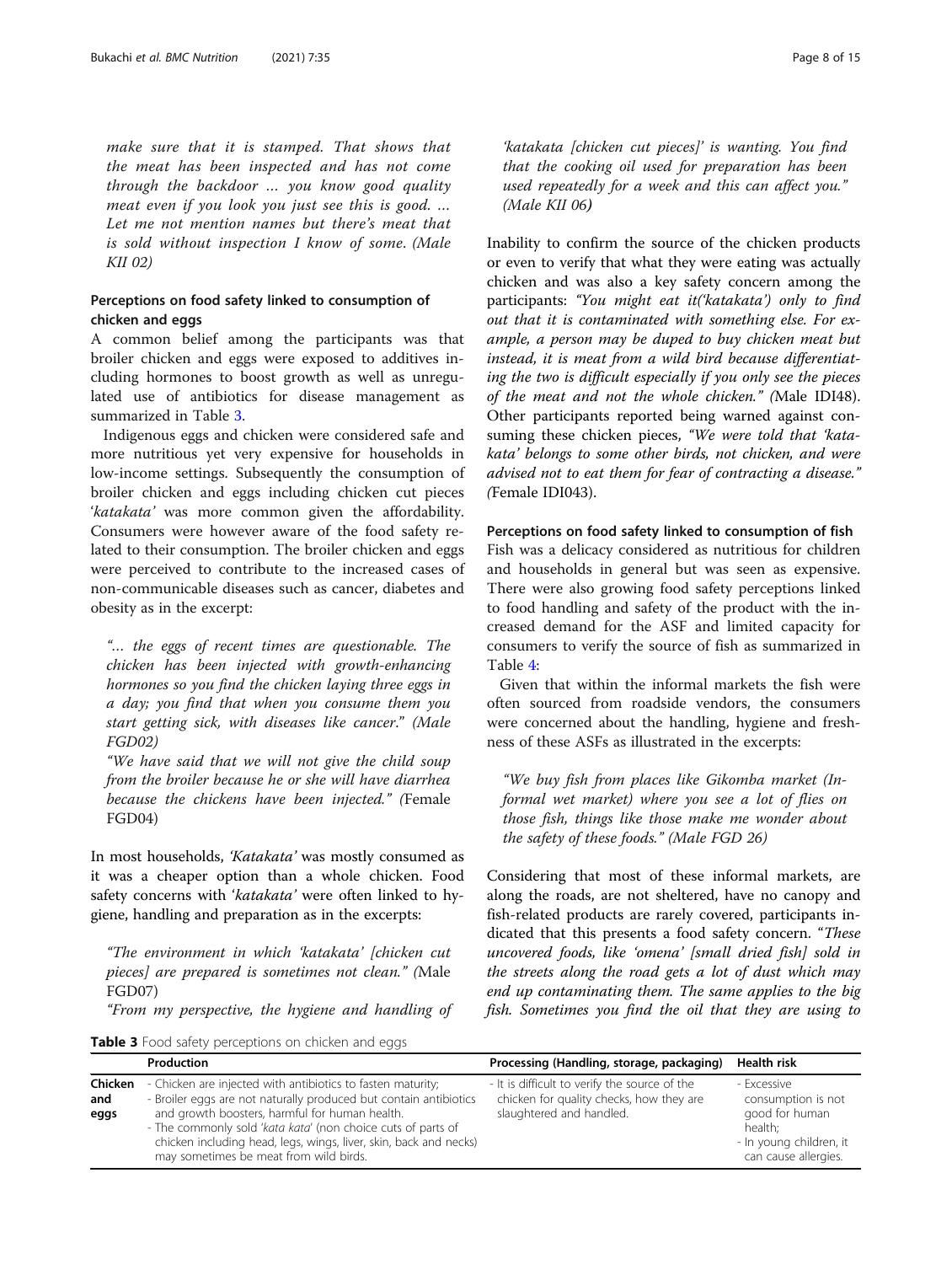<span id="page-8-0"></span>

| Table 4 Food safety perceptions on Fish |  |  |  |  |  |  |
|-----------------------------------------|--|--|--|--|--|--|
|-----------------------------------------|--|--|--|--|--|--|

| Production                                                               | Processing (Handling, storage,<br>packaging) | <b>Health risk</b>                    |
|--------------------------------------------------------------------------|----------------------------------------------|---------------------------------------|
| <b>Fish</b> - Unverified sources, including whether fish was imported or | - Handling practices: e.g. deep frying -the  | -"Plastic fish" may have negative     |
| produced locally;                                                        | oil may be recycled and hence not safe;      | effects on health;                    |
| - If imported, the consumer perception is that the product               | - Most fish is sold by roadside vendors      | - Fish cooked with recycled oil/ fish |
| may be genetically modified, and referred to as "plastic                 | where hygiene and cleanliness is seen as     | that is not fresh may cause health    |
| fish" hence not safe                                                     | a key concern                                | problems                              |

deep fry is dirty because it has been used over and over again. And then I don't know if you have heard people saying that some use the electricity transformer oil to cook, even here they might be there but we don't know." (Female IDI07).

Additionally, consumers in the informal settings were concerned about the source and quality of fish which was once a preferred ASFs given the notion of prefence of 'white' to 'red meat' in relation to health. Increasingly, the participants raised concerns about the source of fish, indicating that genetically modified fish is being imported into the country hence can cause disease.

### Mitigating food safety risks

Within the study setting consumers had developed coping measures to tackle their food safety concerns to enable them to complement their diets with ASFs nutrients as summarized in Table 5.

The relationship with the retailers or vendors of ASFs was a key coping factor. The participants would rely on a 'trusted' vendor from whom they could access quality ASFs products. They talked about their relationship with the butcher as a key factor they often considered as it validated the source and safety of the product. A retailer with whom they have a good relationship was defined as one who meets their expectations for the quality of the ASFs and assured them of fresh, unadulterated products with evidence that meat sold are actually from cattle, sheep, or goats.

"I trust that specific trader. Once there was a story that, in Kawangware, human meat was being sold in the market so I prefer a specific trusted trader. He usually leaves a piece of hide or skin on the meat for confirmation hence the reason I like it a lot. If it's a goat, they leave a tail of a goat for confirmation." (Female IDI017)

"I trust him because I know he doesn't do anything to his meat. He has a lot of customers so he doesn't need to inject anything into the meat so that it can stay for two or three days. He has a lot of customers so when he brings the meat, it is all bought within a day and a half. He brings new stock every two days." (Female IDI035)

Participants reported that they also identified a 'trusted vendor', based on hygiene and general presentation of self and product. These, from their perspectives, influenced food quality and safety considerations. Environmental hygiene was key in perceptions of choice of where to purchase ASFs and was seen as a key issue to both women and men as per the following quotes, "If I look at the butchery and see houseflies on whatever I am going to buy, then I will not buy it." (Female IDI026). You may find that the retailer is selling meat in a dirty place or where there are a lot of flies that will land on the meat and get germs." (Male IDI019). Environmental hygiene besides being represented by the vendor's physical place/site and the display was also extended to the equipment used to contain the ASFs especially milk. "Cleanliness is key; things like milk require a clean environment. You also need to check … the containers he/she [vendor] is using." (Male IDI 02).

**Table 5** Consumer perceptions on mitigating ASF food safety risks

|                     | Mitigating food safety risks                                                                                                                     |
|---------------------|--------------------------------------------------------------------------------------------------------------------------------------------------|
| Milk                | Boiling milk                                                                                                                                     |
|                     | For fresh/ raw milk buying from a trusted vendor or<br>directly from a person who has cows and milks for sell                                    |
|                     | For packaged milk, only specific brands are perceived as<br>safer, and mostly for making tea not giving to young<br>children.                    |
| <b>Beef</b>         | Boiling the meat/beef before frying or roasting                                                                                                  |
|                     | Purchasing from trusted retailers;<br>Checking for a stamp of quality on the meat;                                                               |
|                     | Avoidance of heef                                                                                                                                |
|                     | Assessment of characteristics such as appearance, color,<br>and smell to get insights into the quality and safety of<br>the ASFs.                |
| Chicken and<br>eggs | Preference for indigenous chicken and eggs over broiler<br>chicken                                                                               |
|                     | Delaying consumption until one can access indigenous<br>chicken from verified sources (Preference given to those<br>from rural-upcountry homes); |
|                     | Reducing frequency and amount of ASFs consumed.                                                                                                  |
| Fish                | Buying from a trusted retailer;                                                                                                                  |
|                     | Reducing frequency and amount of ASFs consumed;                                                                                                  |
|                     | Checking for the hygiene of the ASFs by looking at the<br>environment where the fish is sold                                                     |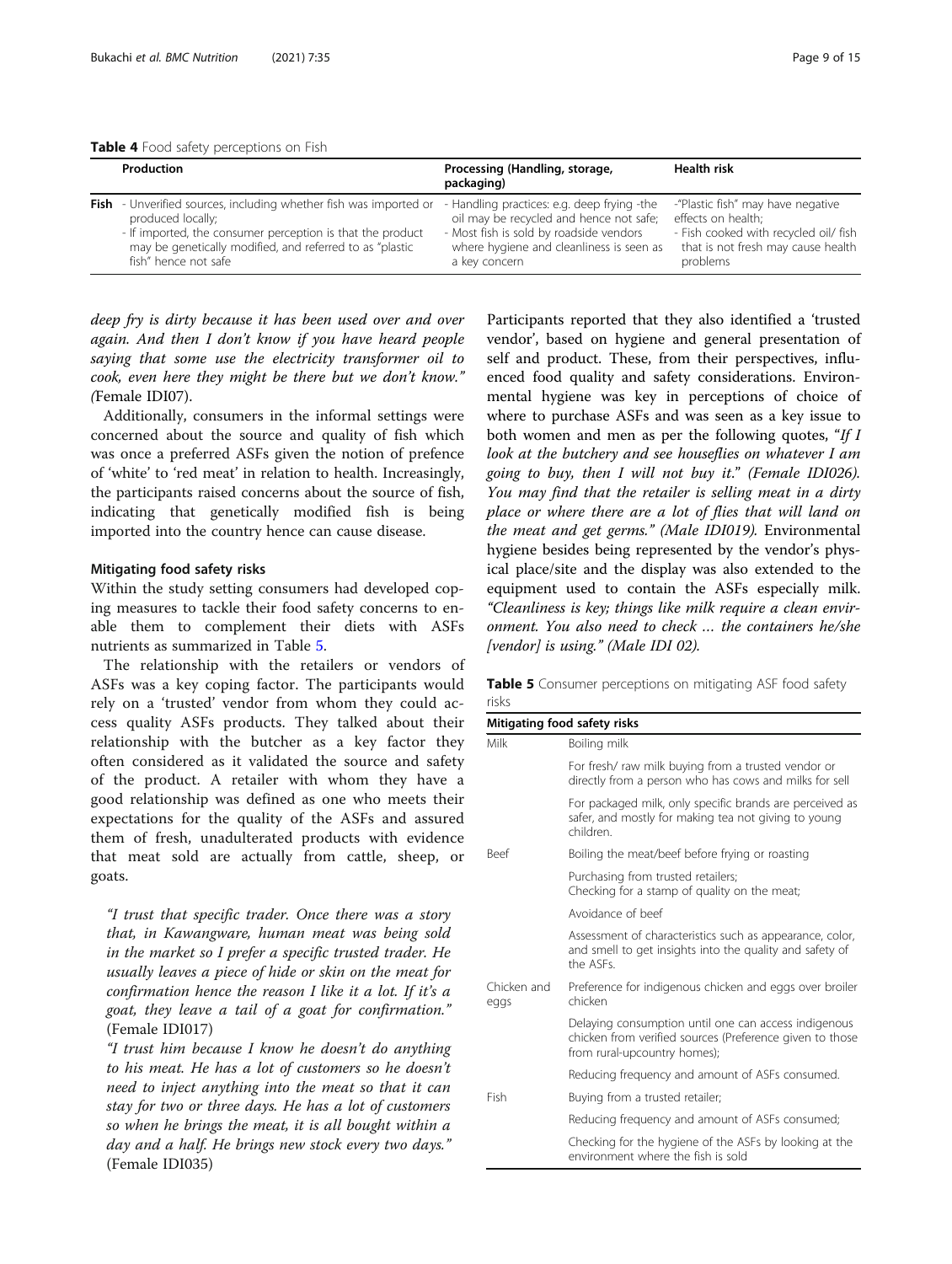The characteristics of the vendor in relation to personal hygiene was also noted and extensively demonstrated in different quotes:

"When you go to buy meat in a butchery, you can't go to a trader who is just sweating all over and is wearing a jacket that has blood stains all over. He needs to be clean." (Male FGD03)

"The people cutting the meat should ideally put on white coats. They are not supposed to stay with these coats on till evening. Flies will bet following him all over. If they see that it is getting dirty they should change it because they are attending to many people. They should also cut their nails. They should be clean people. If you are clean, then the meat will also be clean. And if you are dirty, flies will be on the meat." (Female FGD 09)

Another coping measure was the avoidance of the ASFs including eliminating them from one's diet or reducing the quantity and frequency of their consumption. In the case of milk, noteworthy was the avoidance of feeding children with processed milk as it was perceived as being harmful to them. This behavior was noted by a majority of the women:

A small child will have challenges with long life milk because the child is small and that milk has preservatives which can bring problems to the child and that is why we prefer to give fresh milk because it does not have a lot of preservatives that can harm the child unless you contaminate it yourself by the way you handle it and how you boil it. (Female FGD011)

Nowadays they use those preservatives in milk so that it can stay for ninety days without going bad. (Female IDI044)

For me, I think it is not safe because for one it has chemicals, you can't keep milk all that time without adding chemicals to it. I cannot give it to my baby because she is still too young to consume those chemicals. I would rather take it myself but not give it to my child, she is still growing." (Female IDI017)

For chicken and eggs, broiler chicken and eggs tended to be avoided by most consumers for the preference of indigenous chicken and eggs, this they reported to be mainly fueled by food safety concerns. Indigenous chicken and eggs were perceived to be safer as they are raised more naturally than the improved broiler chicken:

"The broiler chicken has a lot of chemicals and it is like you are giving someone chemicals, but the indigenous one is left alone to grow naturally, so the eggs from the indigenous ones are tastier than the other eggs." (Male FGD01)

"I will prefer the indigenous eggs because they do not have a lot of chemicals like the grade chickens because we are told those chicken are given a lot of medicine. That is why I think the indigenous one is safer." (Female FGD 06)

Processing the ASFs by cleaning and boiling was also another coping measure mentioned to eliminate contaminants or reduce the risks of getting diseases. Washing with water and boiling seemed to be common ways to deal with the risk of getting a disease. For meat-related ASFs, participants indicated, "… meat, mostly beef, we are told should not be eaten in large quantities because they have some worms and even if we are to eat the meat, we need to boil it thoroughly to remove the worms." (Male FGD03). In addition, "From the butchery, I will boil water and wash the meat with hot water because it has been held by dirty hands. My hands are also dirty". (Female FGD012). These practices are passed on from one generation to the next especially mother to daughter, "My mother used to say that if meat doesn't cook well, it will bring diseases, though I don't know which disease. So meat has to boil first so that it does not bring diseases." (Female IDI044).

With regards to milk, boiling was a common way to eliminate contaminants or reduce the risks of getting diseases:

"You boil milk because when you boil you kill the germs. Maybe the cow you are getting milk from has a certain disease on the breast and it has affected the udder, you will milk it and then make sure you boil milk." (Female FGD06)

"We are always told that you must boil milk thoroughly because it has so many diseases, the germs in the milk do not die easily." (Female IDI036)

Besides boiling the raw milk, packaged milk was also boiled severally with the view to eliminate the chemicals used in their preservation as elucidated in the following excerpt:

"I usually don't boil packed [long life] milk first. I allow the water to boil, after boiling I add the milk to the water then let the mixture boil further, when it's about to spill over, I reduce the flame of the stove, then allow it to boil again, the second time when it's about to spill over that is when I remove it. The first time I believe that the chemicals in the milk have not been eliminated, so I have to boil it twice. (Male IDI 04)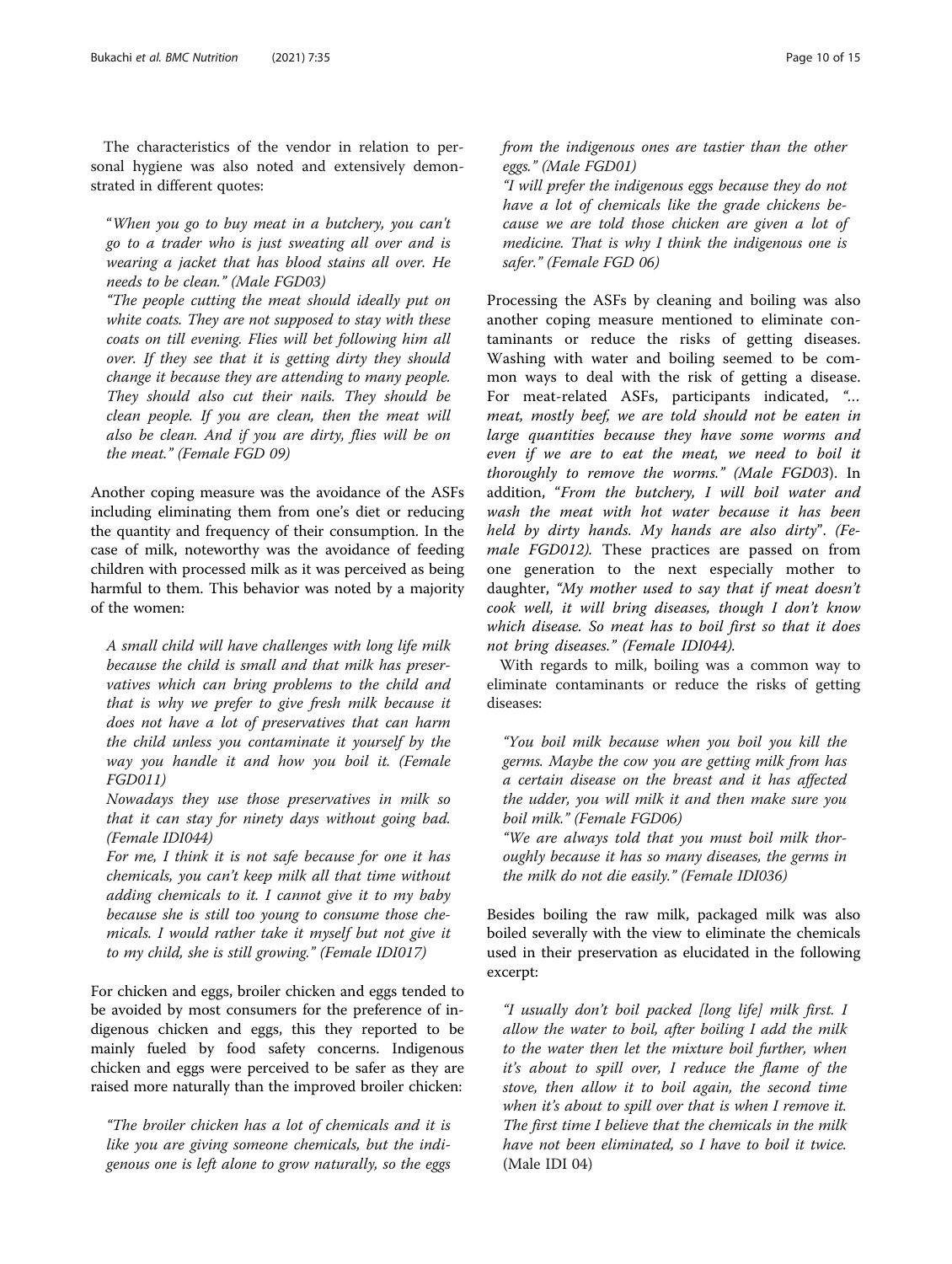# Food safety vs food quality and quantity

Notably, however, despite the food safety concerns raised by the consumers they still accessed and consumed these products. The low economic status of most of these participants seemed to drive their purchasing power and influenced their choice and consumption of ASFs within their informal settings. Although they were often aware of the risk of consuming some foods given the lack of validation for quality and safety, they still consumed these as they were affordable and easily accessible to supplement their food and nutrition needs as well as give, especially, their children balanced diets:

"If I had enough money I would also buy foods from a different place since I do not trust what we eat in Kawangware." (Male FGD 05)

On my side food is any kind of substance that can keep the day going. Sometimes it can make you satisfied but not all times. This is especially when you have a large family to provide for. It also does not matter if the food is healthy or not as long as you get to live to fight for another day." (Male FGD).

The participants wished that the government would look into the issue of food safety and perhaps enforce some regulations to safeguard their wellbeing. The need for government enforcement of the food safety measures for ASFs especially in informal markets to trace and validate the ASFs value chain from production to consumption is necessary as in the key informant excerpt:

"Before I get meat from the slaughterhouse, I make sure that it is stamped. That shows that the meat has been inspected and has not come through the backdoor … . Depending on how I have learnt the market there are many such cases especially in … let me just not mention names but there's meat that is sold without inspection I know some." (Male KII 02)

# **Discussion**

Participants articulated concerns about ASFs; particularly the concern that ASFs may not be verified for quality and source and may consist of contaminants, pathogens, or chemical preservatives that bring out health safety dilemmas. Notably as at the time of the study, within the research setting and generally in Nairobi there were ongoing mass media reports and documentaries around the safety concerns of beef particularly highlighting the likelihood of compromised sources of the meat because of laxity in vetting by the government departments concerned [[24](#page-14-0)]. While these reports remained unvalidated, they largely influenced consumer perceptions and concerns about the source, processing and possible health risk of beef products. Media communication plays a vital role in food safety governance [[25\]](#page-14-0). Consumers cited lapses in the food inspection and certification especially of beef but also the unregulated sale of milk as a contributor to food safety issues. This is a key concern that also involves ethics and is present in many developing countries and especially in the informal sector and has been linked to risks of zoonotic diseases [\[10](#page-13-0), [26\]](#page-14-0).

Concerns of consumers in this current study about lack of traceability of the ASFs products back to the production node is a warranted concern and confirm findings in several studies [\[27](#page-14-0), [28](#page-14-0)] that stress the importance of and need to trace the sources of our food products. However, implementing a full traceability system in the value chains is a challenge to most countries especially developing countries, yet its understanding is critical in developing and implementing appropriate technological interventions suitable for consumer demands [[29\]](#page-14-0). Interestingly also while there were consumer perceptions on food safety, the need to access the nutrition value of ASFs often informed the decision to access the ASFs. While there were perceptions and concerns about food safety, it did not alter dietary patterns as some of the consumers were certain of their ability to avoid safety risks as they trusted their risk mitigation strategies, including vendor selection and safe food handling practices at home. This finding is similar to that of Wertheim-Heck et al., [[30](#page-14-0)] that showed that although Vietnamese consumers were anxious about the food safety of the foods they consumed, consumers generally believed that they were able to minimize those risks by choosing specific outlets to buy different types of foods.

To mitigate the food safety risks in the ASFs especially milk, consumers generally boiled it before consumption. These study findings conform to a previous study that indicated that boiling is key to reducing the pathogens found in milk [[19\]](#page-13-0). However, other quality and safety issues e.g. milk adulteration with water, the addition of antibiotics or other chemical preservatives, aflatoxin contamination persist even when milk is boiled before consumption and storage hence the need for additional safety measures [[19,](#page-13-0) [31](#page-14-0), [32](#page-14-0)].

Most of the eggs, fish, meat and milk sold to the poor in urban Africa are sourced from informal markets (FAO, 2003b). These ASFs are readily available within the informal markets as in the study setting. For example, in countries like Kenya, Mali and Uganda, 80– 90% of raw milk is purchased from vendors or smallscale retailers in informal markets [[33](#page-14-0)]. Informal economies have long been the linchpin of food security for both the rural and urban poor in developing countries [[34\]](#page-14-0) and informal food markets and street vendors thus play a vital role in the livelihoods and the nutrition security of the poor [\[7](#page-13-0), [35](#page-14-0)]. In Nairobi, for example, 63–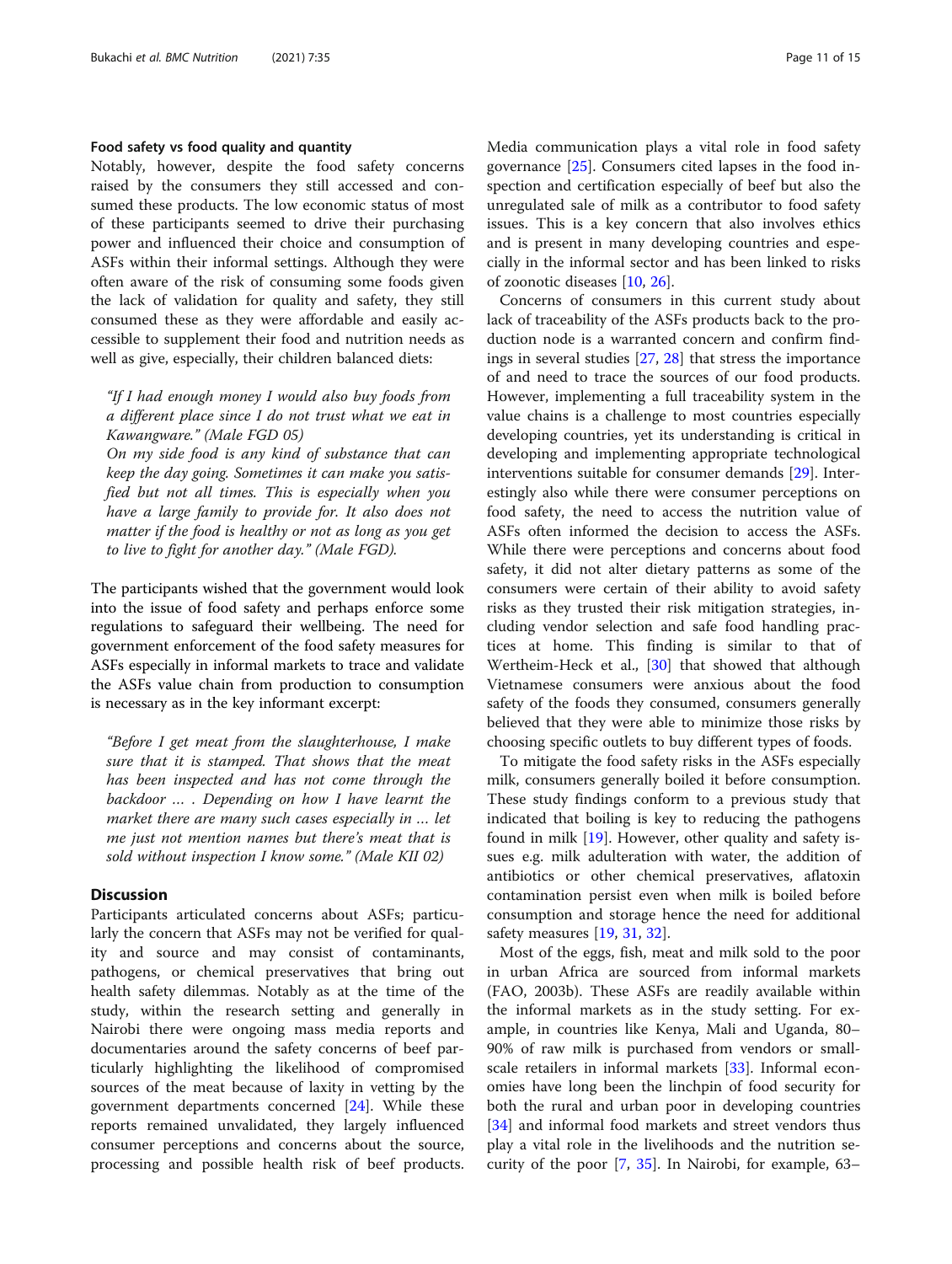70% of people live in informal settlements [[36](#page-14-0)] and occupy only 6% of urban land often accessing food from informal markets  $[6]$  $[6]$  $[6]$ . The conditions under which the informal food markets sector operates raise concerns relating to the safety and quality of food sold [[7\]](#page-13-0). There has always been a complex issue of food handling especially in the mass production of food hence the possibility of food contamination.

Avoidance of consuming ASFs as a mitigating strategy to food safety hazards is not a permanent solution for consumers and may trigger other health conditions, especially among young children and women. ASFs in general contain the highest amount of protein per unit of energy, and protein derived from animal foods is considered the best quality protein, providing all the dietary essential amino acids in adequate proportions hence are important in the growth and development of children [[26\]](#page-14-0). Adding even small amounts of animal products to a plant-based diet can yield large improvements in maternal health and child development, along with many other positive health implications and aid in combating malnutrition [\[37](#page-14-0)].

Personal hygiene including donning clean clothing while selling was considered important in this current study in eliciting consumer trust in the safety of the vended ASFs. Indeed, Birgen et al., [[7\]](#page-13-0) in their study on microbial contamination of street-vended chicken in Kenya noted that lack of good personal hygiene by vendors can contribute to cross-contamination hence posing a health risk to the consumers of chicken purchased in the open-air markets along the roads. Consumer's deductions of compromised safety of the ASFs sold by vendors if their environmental hygiene was not clean, and was infestation with flies, are not new. Findings by Chioma et al., [[38](#page-14-0)] and Birgen [\[7](#page-13-0)] attributed food safety concerns to unhygienic environments. Improper handling of raw ASFs especially raw meats, presence of flies, unclean vending places, appropriate clean clothing, concerns raised in this current study has been noted in other studies to be positive predictors of Salmonella spp., E. coli, Staphylococcus and C. jejuni contamination of ASFs [\[7](#page-13-0), [39\]](#page-14-0). This poses a great concern on the quality and safety of foods purchased from such vendors who play an important role in meeting the food demands of urban dwellers.

Use of the physical attributes based on our senses, such as smell and sight to navigate around the purchase of perceived safe ASFs, have been documented previously [[35\]](#page-14-0) as a first step in the process of assessing the quality and freshness of ASFs and fresh fruit juices sold by street venders. However, as much as physical attributes can be a first step in assessing the quality and safety of ASFs, they are not sufficient on their own to determine the safety of foods given that there could be several microbial and chemical contaminants present in foods but not physically visible on a physical assessment. Microbial and chemical agents are great threats to food safety today given the production systems adopted to increase the production of animals to meet the evergrowing food demand of the increasing populations. Consumers reported more on their growing concern about chemicals and antibiotics used in animal production as well as preservatives used in the processing of ASFs including milk. They attributed the rise in noncommunicable diseases in Kenya to the use of chemicals and preservatives in food production and processing. However, Birgen et al., [[7\]](#page-13-0) and Grace et al. [\[40\]](#page-14-0) indicate that the increasing threats to food safety in SSA are more microbial rather than chemical hazards. The finding from this current study may mean that consumers in low-income settlements are increasingly getting more aware and concerned about food safety hazards just like their counterparts who shop at supermarkets and specialty stores [\[40](#page-14-0)].

Rarely were zoonotic diseases mentioned by the consumers. It's only in two FGDs were brucellosis was mentioned as a concern yet zoonotic bacterial diseases are increasingly becoming a public health concern and are estimated to be the leading cause of human illness worldwide with a great burden in developing countries resulting in huge economic losses in addition to public health issues [\[41](#page-14-0), [42\]](#page-14-0). This calls for consumer education on food safety and health risks posed by zoonotic diseases.

The most visible activities in the informal markets are food production (urban, peri-urban and rural), processing, catering and transport, and retail sale of fresh or prepared products (e.g. street food), [\[43](#page-14-0)].

Food vending by small and medium-sized enterprises is a common practice along the food chain. This informal segment in the food industry contributes to about 80% of the food products supplies in the market though under very limited hygiene standards [[7\]](#page-13-0). This points to an apparent indication of the gaps in the food safety control mechanisms in the country as is also highlighted in this current study and raises the inadequacies in efforts in coordination of the various agencies involved in maintaining food safety along the food chain in the urban informal settings and markets. In these informal markets, there is usually a longer value chain process from production to distribution causing the challenge with traceability to ascertain the source and quality of the ASFs [[2,](#page-13-0) [33](#page-14-0)]. These urban diets are dependent on local food systems, from which they need to obtain diverse and healthy foods. There is therefore the need to utilize existing policy frameworks to enable actors from producers to consumers including distributors of the ASFs value chains in different geographical and socio-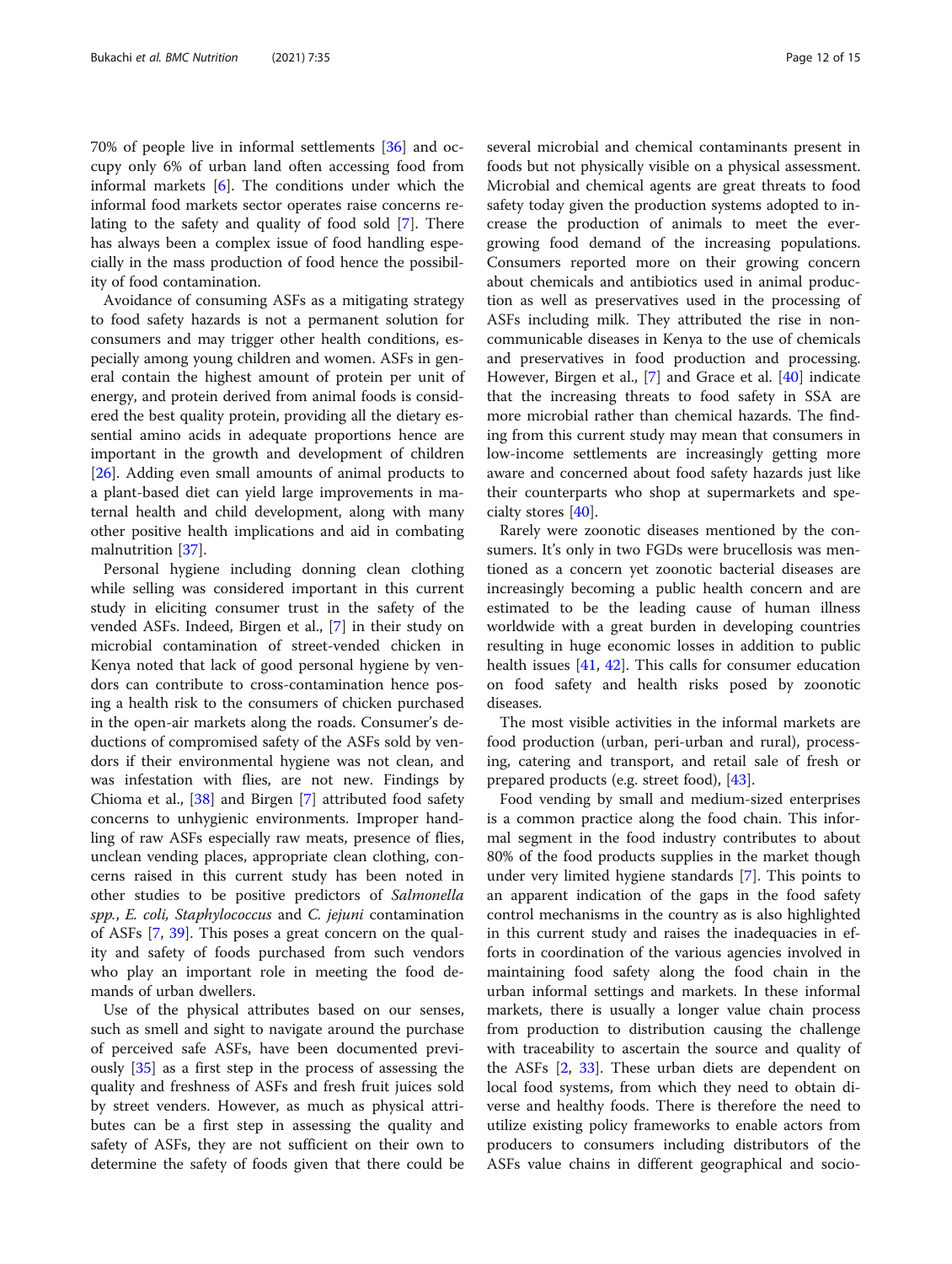economic contexts to align to food safety standards and allow for supply and consumption of these to promote nutrition outcomes of young children in urban resourcelimited informal settings. More affordable nutrient-rich foods, better nutrition knowledge, trustworthy food hygiene and safety information and practices and policies that promote these factors can leverage nutrition and enable food security and promote sustainable development.

Food producers, retailers and relevant food surveillance authorities in Kenya need to understand consumers' perspectives on food safety. A better insight into the determinants of consumer concern about food safety will assist policymakers to reduce food safety issues. Notably, some perceptions are misconceptions in relation to ASFs and food safety and these exist as detailed in the results of this study such as, the preservation methods (i.e. long-life milk is not the result of adding chemicals but of killing pathogens and other food spoilers through heat treatment), which might be good to address through relevant marketing campaigns. Also clear is the distrust in government food quality and safety control system which might also need addressing. These will better inform consumer perceptions and address misconceptions on ASFs food safety. Further, it will inform their nutrition decisions as they access safe and affordable ASFs to supplement household diets, especially of children under 5 and tackle malnutrition. The results of this qualitative study complement the quantitative results from the DFC project within which this study was conducted. The quantitative results to be published shortly by this group of authors will expand on some of the relevant issues such as the key importance of trust and perceived meat safety in the choice of retailers.

# Limitations

This study provides in-depth insights into the emic perceptions on food safety in relation to ASFs. It is worth noting that these perceptions on food safety emerged from findings of the broader project study which sought to establish the drivers of choice and consumption of ASFs in an informal setting. Furthermore, the study sample was only limited to coupled households with children under 5 years of age due to the aims of the original study, to inform the intra-spousal household and gender dynamics including agency, bargaining power and decision making in food choice and consumption. Therefore, the perceptions on food safety presented in this paper are not fully exhausted and representative, having only captured a small segement of the population. Further research that explicitly seeks to assess consumer perceptions on a larger scale and across all segements of the population in in low resource settings

is recommended. This notwithstanding, the findings of this study are indicative of consumer perspectives on food safety and provide useful information that can be built upon to help mitigate food safety concerns in the community.

The qualitative findings were analyzed using an inductive approach in the interpretation of results hence a limitation. However, the data and subsequent results were analyzed by multiple researchers. At the outset, three researchers independently read through the original transcripts to identify codes and emerging themes to inform the development of the codebook. Coding was also done by three researchers to enable intercoder reliability. Thereafter three additional researchers critiqued and confirmed the findings. This collaborative analysis and writing process increases the validity of these results. Additionally, triangulation of findings from the different qualitative methods of data collection further confirmed our results.

# **Conclusions**

The study findings describe emic perspectives highlighting food safety concerns. Consumer perceptions and interest in food safety are evolving with more awareness at present. Notably, though there are still gaps in education to allow for better knowledge and understanding of food safety to inform consumer choices and consumption. These were often founded on the limited knowledge by consumers to validate the source of the food and its handling along the value chain from production to consumption, and a lack of trust of both the vendors and the source of the product. Community perceptions on the food safety of ASFs accessed in the informal markets were also driven by a lack of clarity of the food handling processes and the product content that may pose health risks when consumed. Risk assessments and studies seeking to understand consumers' attitudes, perceptions and knowledge about ASFs safety in Nairobi's informal settlements is a fundamental step towards ensuring that policymakers are provided with the necessary information to develop and implement policies that protect consumer health. It also provides valuable information for the ASFs value chain actors and stakeholders to improve their practices and provide quality and safe food. These findings lay the foundation upon which future research agenda on urban food safety can be anchored.

# Recommendations

Government effort in addressing food safety and quality of ASFs is important. Institution and enforcement of food quality and safety regulations not only among vendors in informal settlements but across the whole food value chain is critical in dealing with the food safety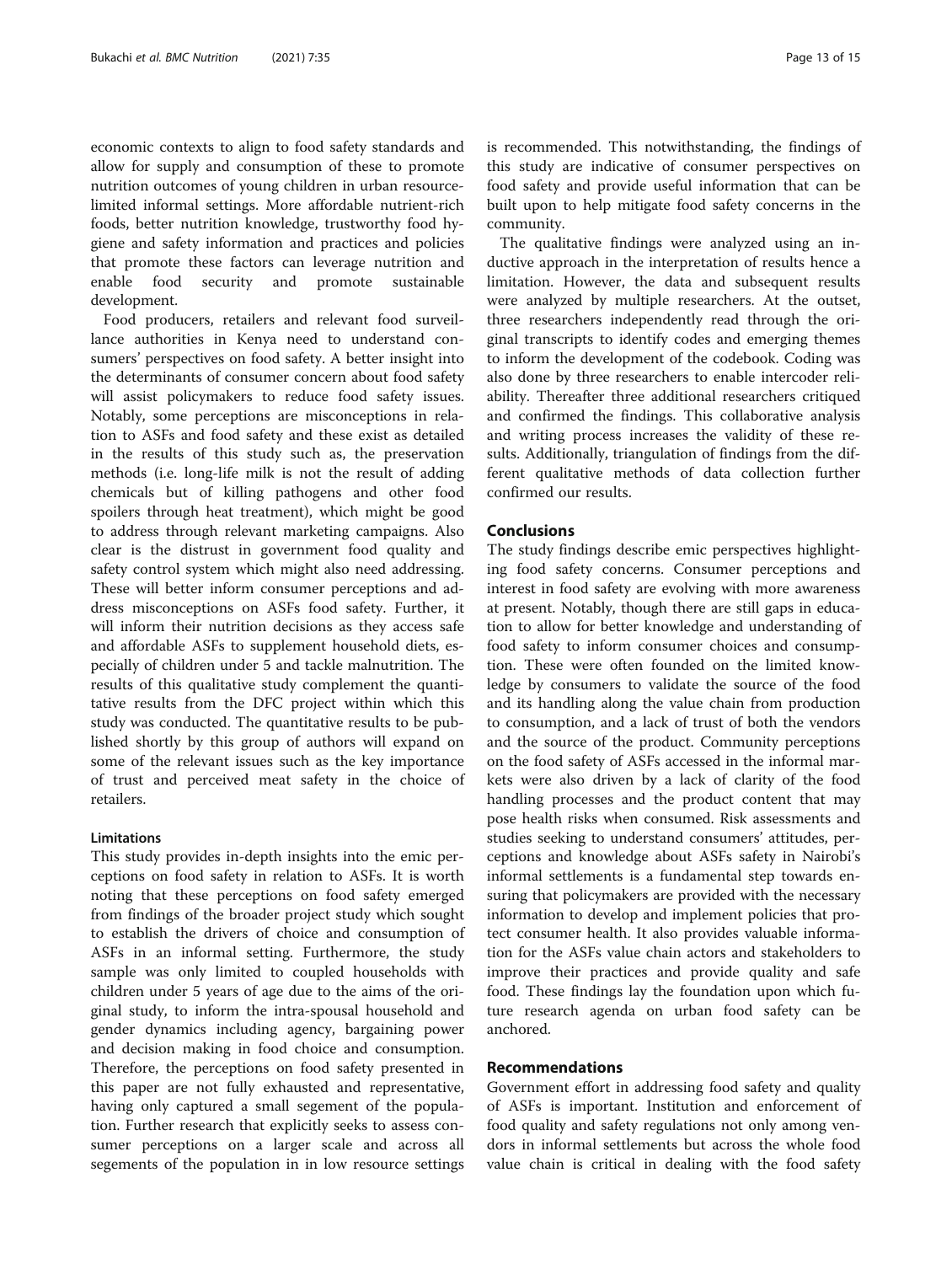<span id="page-13-0"></span>hazards. Consumer sensitization and education are important in addressing misconceptions around food safety. It will help address consumer perceptions and inform their nutrition decisions as they access safe and affordable ASFs to supplement household diets, especially for children under 5 and help tackle malnutrition.

#### Abbreviations

ANH: Agriculture and Nutrition for Health academy; ASFs: Animal Source Foods; DALYs: Disability Adjusted Life Years; ILRI-IREC: International Livestock Research Institute (ILRI) Institutional Research Ethics committee; FBD: Foodborne Diseases; FEWG: Food Environment Working Group; FGDs: Focus group discussionsIDIs- In-depth interviews; KIIs: Key informant interviews; SDGs: Sustainable Development Goals

#### Acknowledgments

The study acknowledges the study participants whose voluntary participation to inform the study objectives is invaluable. The administrative support by the Sub-county health, community strategy and Nutrition Department in Dagoretti North and South sub-counties is much appreciated.

# Authors' contributions

Paula Domínguez-Salas, Suneetha Kadiyala, Salome A. Bukachi and Aurélia Lépine conceived the broader study, Aurélia Lépine, Salome A. Bukachi, Mariah Ngutu and Paula Domínguez-Salas oversaw the implementation of the study, Mariah Ngutu, Salome A. Bukachi and Paula Domínguez-Salas conceptualized and designed the manuscript, Salome A. Bukachi, Mariah Ngutu and Ann W. Muthiru conducted the data collection, entry and analysis, Salome A. Bukachi with support from Mariah Ngutu and Ann W. Muthiru wrote the first draft of the manuscript, Suneetha Kadiyala, Aurélia Lépine, and Paula Domínguez-Salas critically reviewed the manuscript, Mariah Ngutu, Salome A. Bukachi and Ann W. Muthiru edited and polished up the manuscript. All authors have read and agreed to the published version of the manuscript.

#### Funding

This research was funded by the Drivers of Food Choice (DFC) Competitive Grants Programs, which is funded by the Foreign, Commonwealth and Development Office (FCDO) and the Bill & Melinda Gates Foundation, and managed by the University of South Carolina, Arnold School of Public Health, USA; however, the views expressed do not necessarily reflect the UK Government's official policies.

Availability of data and materials.

The datasets used for the article and the study are not publicly available because personal confidentiality may be compromised, data and materials can be obtained from the corresponding author upon reasonable request.

# **Declarations**

#### Ethics approval and consent to participate

Ethical approval for this study was granted by the International Livestock Research Institute (ILRI) Institutional Research Ethics committee (IREC) number ILRI-IREC 2018/16/1. Written informed consent was received from all participants and all methods were performed in accordance with the relevant guidelines and regulations.

#### Consent for publication

Not applicable.

#### Competing interests

The authors declare no conflict of interest.

# Author details

<sup>1</sup>Institute of Anthropology, Gender and African Studies, University of Nairobi (UoN), Nairobi, Kenya. <sup>2</sup>Institute for Global Health, University College London (UCL), London, UK. <sup>3</sup> London School of Hygiene and Tropical Medicine (LSHT M), London, UK. <sup>4</sup>International Livestock Research Institute (ILRI), Nairobi, Kenya. <sup>5</sup>Natural Resources Institute, University of Greenwich, London, UK.

Received: 22 January 2021 Accepted: 17 May 2021 Published online: 15 July 2021

#### References

- 1. World Health Organization (WHO). The Second Global Meeting of the FAO/ WHO International Food Safety Authorities Network (INFOSAN) 9-11 DECE MBER 2019 Abu Dhabi, United Arab Emirates. 2019.
- 2. Grace D. Food safety in low and middle income countries. Int J Environ Res Public Health. 2015;12(9):10490–507. [https://doi.org/10.3390/ijerph1209104](https://doi.org/10.3390/ijerph120910490) [90.](https://doi.org/10.3390/ijerph120910490)
- 3. Havelaar AH, Kirk MD, Torgerson PR, Gibb HJ, Hald T, Lake RJ, et al. World Health Organization global estimates and regional comparisons of the burden of foodborne disease in 2010. PLoS Med. 2015;12(12):e1001923. [https://doi.org/10.1371/journal.pmed.1001923.](https://doi.org/10.1371/journal.pmed.1001923)
- 4. World Health Organization (WHO). Food safety fact sheet. 2020. Geneva: World Health Organization: 2000. [https://apps.who.int/iris/handle/1](https://apps.who.int/iris/handle/10665/42428) [0665/42428.](https://apps.who.int/iris/handle/10665/42428)
- 5. Grace D, Roesel K, Lore T. Food safety in informal markets in developing countries: an overview. ILRI research brief 19. Nairobi: ILRI; 2014.
- 6. UN Habitat. A flagship report tracking global trends in urban resilience: action, actors, case studies and prospectus; 2017. p. 172. HS/031/17E. ISBN 978-92-1-132743-4
- 7. Birgen B, Njue L, Kaindi D, Ogutu F, Owade J. Determinants of microbial contamination of street-vended chicken products sold in Nairobi County, Kenya. Hindawi Int J Food Sci. 2020. [https://doi.org/10.1155/2020/2746492.](https://doi.org/10.1155/2020/2746492)
- 8. Tafesse F, Desse G, Bacha K, Alemayehu H. Microbiological quality and safety of street vended raw meat in Jijiga town of Somali regional state, Southeast Ethiopia. Afr J Microbiol Res. 2014;8(48):3867–74.
- 9. Cornelsen L, et al. Cross-sectional study of price and other drivers of demand for animal source foods in peri-urban Nairobi, Kenya. BMC Nutr. 2016;2(70):6–13.
- 10. Nguyen-Viet H, Tuyet-Hanh TT, Unger F, Dang-Xuan S, Grace D. Food safety in Vietnam: where we are at and what we can learn from international experiences. Infect Dis Poverty. 2017;6:39.
- 11. Jabbar MA, Baker D, Fadiga ML. Demand for livestock products in developing countries with a focus on quality and safety attributes: evidence from Asia and Africa. In: ILRI Research Report 24. Nairobi: ILRI; 2010.
- 12. Nguku PM, Sharif SK, Mutonga D, et al. An investigation of a major outbreak of Rift Valley Fever in kenya:2006–2007. Am J Trop Med Hyg. 2010;83(2):5– 13.
- 13. Kavle JA, El-Zanaty F, Landry M, Galloway R. The rise in stunting in relation to avian influenza and food consumption patterns in lower Egypt in comparison to upper Egypt: results from 2005 and 2008 demographic and health surveys. BMC Public Health. 2015;15(1):285. [https://doi.org/10.1186/](https://doi.org/10.1186/s12889-015-1627-3) [s12889-015-1627-3.](https://doi.org/10.1186/s12889-015-1627-3)
- 14. World Health Organization (WHO). Foodborne disease: a focus for health education: World Health Organization; 2000. [https://apps.who.int/iris/ha](https://apps.who.int/iris/handle/10665/42428) [ndle/10665/42428](https://apps.who.int/iris/handle/10665/42428). Geneva; World Health Organization: 2000.
- 15. Hoffmann S, Devleesschauwer B, Aspinall W, Cooke R, Corrigan T, Havelaar A, et al. Attribution of global foodborne disease to specific foods: findings from a World Health Organization structured expert elicitation. PLoS One. 2017;12(9):e0183641. <https://doi.org/10.1371/journal.pone.0183641>.
- 16. Roesel K, Grace D. Food safety and informal markets: animal products in sub-Saharan Africa. London: Routledge; 2014. [https://doi.org/10.4324/978131](https://doi.org/10.4324/9781315745046) [5745046.](https://doi.org/10.4324/9781315745046)
- 17. FAO/WHO, 2005FAOSTAT. Food security indicators from household surveys. 2005.
- 18. Government of Kenya (GoK). The National Food Safety Policy 2013. Nairobi: Government Printers; 2013.
- 19. Mtimet N, Karugia J. Consumer perception of milk safety in Kenya. Nairobi: ILRI; 2020.
- 20. Hansen J, Holm L, Frewer L, Robinson P, Sandoe P. Beyond the knowledge defect: recent research into lay and expert attitudes to food risks. Appetite. 2003;41(2):111–21. [https://doi.org/10.1016/S0195-6663\(03](https://doi.org/10.1016/S0195-6663(03)00079-5) [\)00079-5.](https://doi.org/10.1016/S0195-6663(03)00079-5)
- 21. Turner C, Kadiyala S, Aggarwal A, Coates J, Drewnowski A, Hawkes C, et al. Concepts and methods for food environment research in low and middle income countries. London: Agriculture, Nutrition and Health Academy Food Environments Working Group (ANH-FEWG). Innovative Methods and Metrics for Agriculture and Nutrition Actions (IMMANA) programme; 2017.